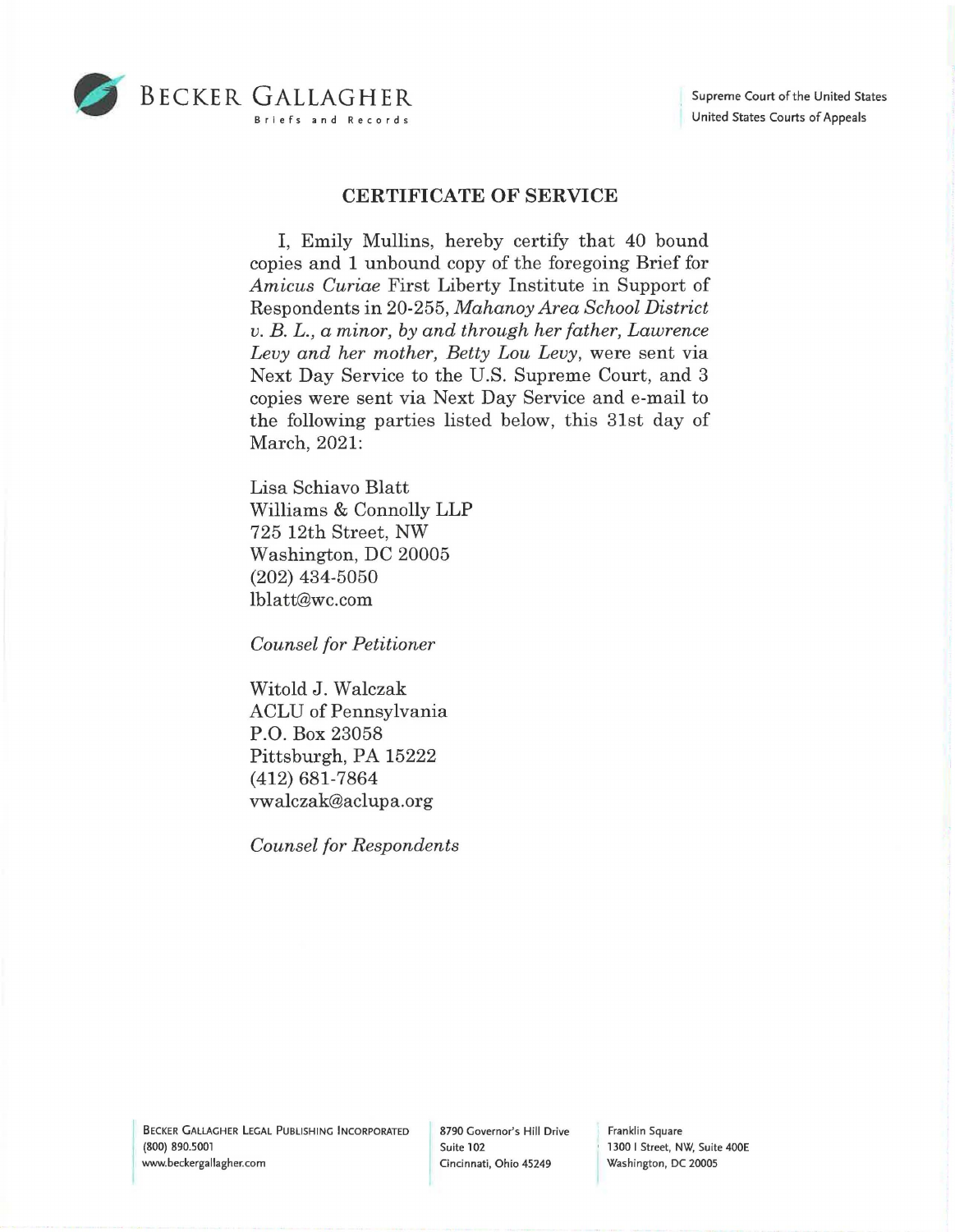Kelly J. Shackelford *Counsel of Record*  Jeffrey C. Mateer Hiram S. Sasser, III David J. Hacker Justin E. Butterfield Lea E. Patterson First Liberty Institute 2001 West Plano Parkway, Suite 1600 Plano, TX 75075 (972) 941-4444 kshackelford@firstliberty.org

*Counsel for Amicus Curiae*